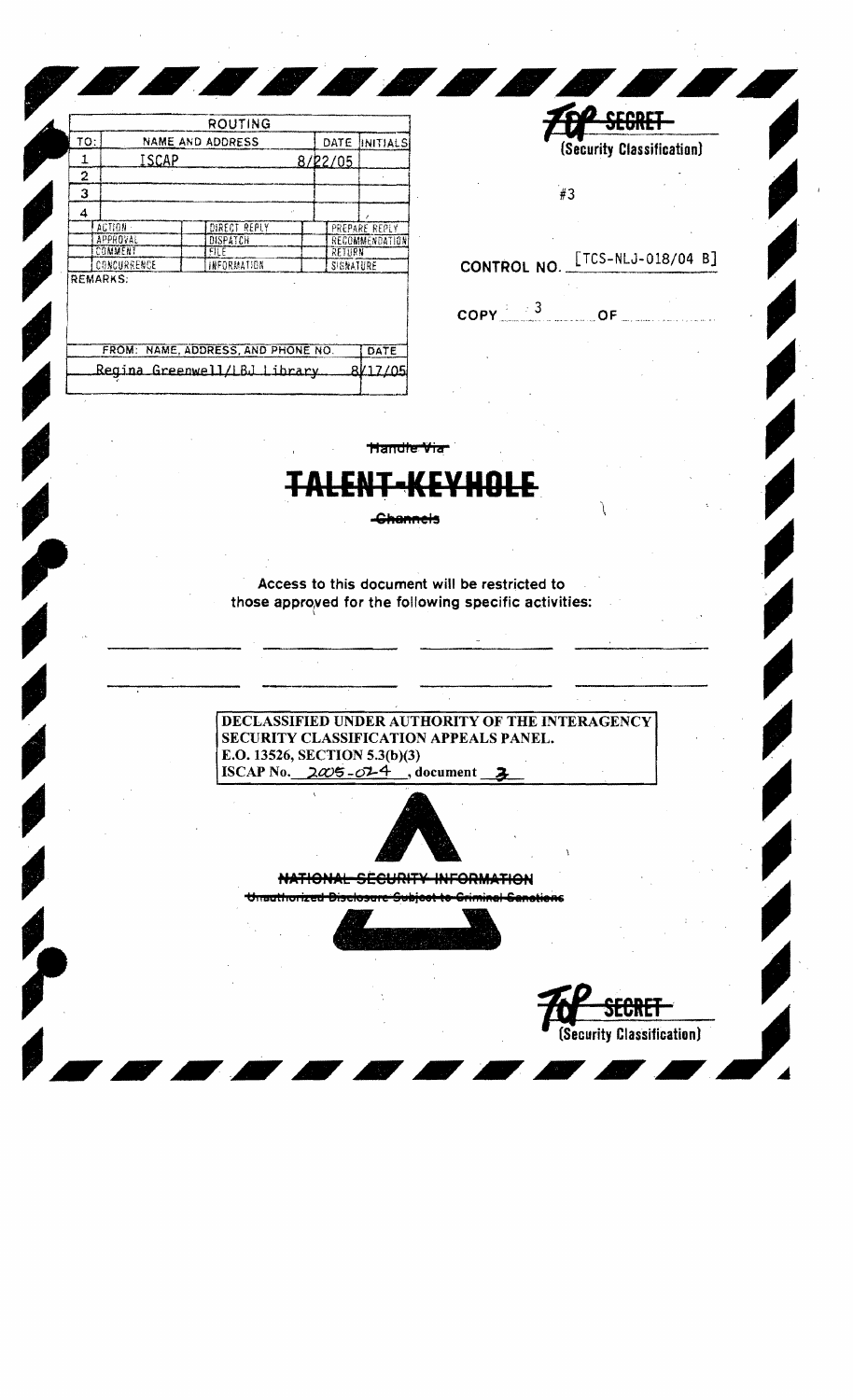$\begin{pmatrix} \mathbb{R}^n & \mathbb{R}^n \ & \mathbb{R}^n \ & \mathbb{R}^n \ & \mathbb{R}^n \end{pmatrix}$  $\sim$   $\,$   $\sim$  $\mathbb{R}^2 \times \mathbb{R}^2 \times \mathbb{R}$ • . j THE PRESIDENT'S DAILY BRIEF **Marcha World 04-256 /St** topes 19 DECEMBER 1968 *<i>Noonsents* 3 **----\_. \_\_ .\_----------\_.--------------------------------** Portion identified as I unresponsive to appeal ç. .. •<br>• '.  $\bullet$  $--\frac{1}{2}$  , which is the contribution of the contribution of the contribution of the contribution of the contribution of the contribution of the contribution of the contribution of the contribution of the contribution of 3. Soviet Union **Yesterday** the Soviets made their fourth test of an ICBM with multiple re-entry vehicles. There were three re-entry vehicles and they were not separately targeted. Each re-entry vehicle could have about a four-megaton yield and the ICBM, the big SS-9, could greated and the robin, the big bo-b, contract carry all three out to 5,000 miles. This system could be operational by late next year . **.-----------------------------------------------------**  $\frac{1}{\epsilon}$ Portion identified as unresponsive to appeal, <sup>~</sup>\_\_\_\_\_\_\_\_\_\_\_\_\_\_\_\_\_\_\_\_\_\_\_\_\_\_\_\_\_\_\_\_\_\_\_\_\_\_\_\_\_\_\_\_\_\_\_\_\_\_\_\_\_ **.1** • <del>SECRET CONTAINS SIGINT AND KEYHOLE MATERIAL</del>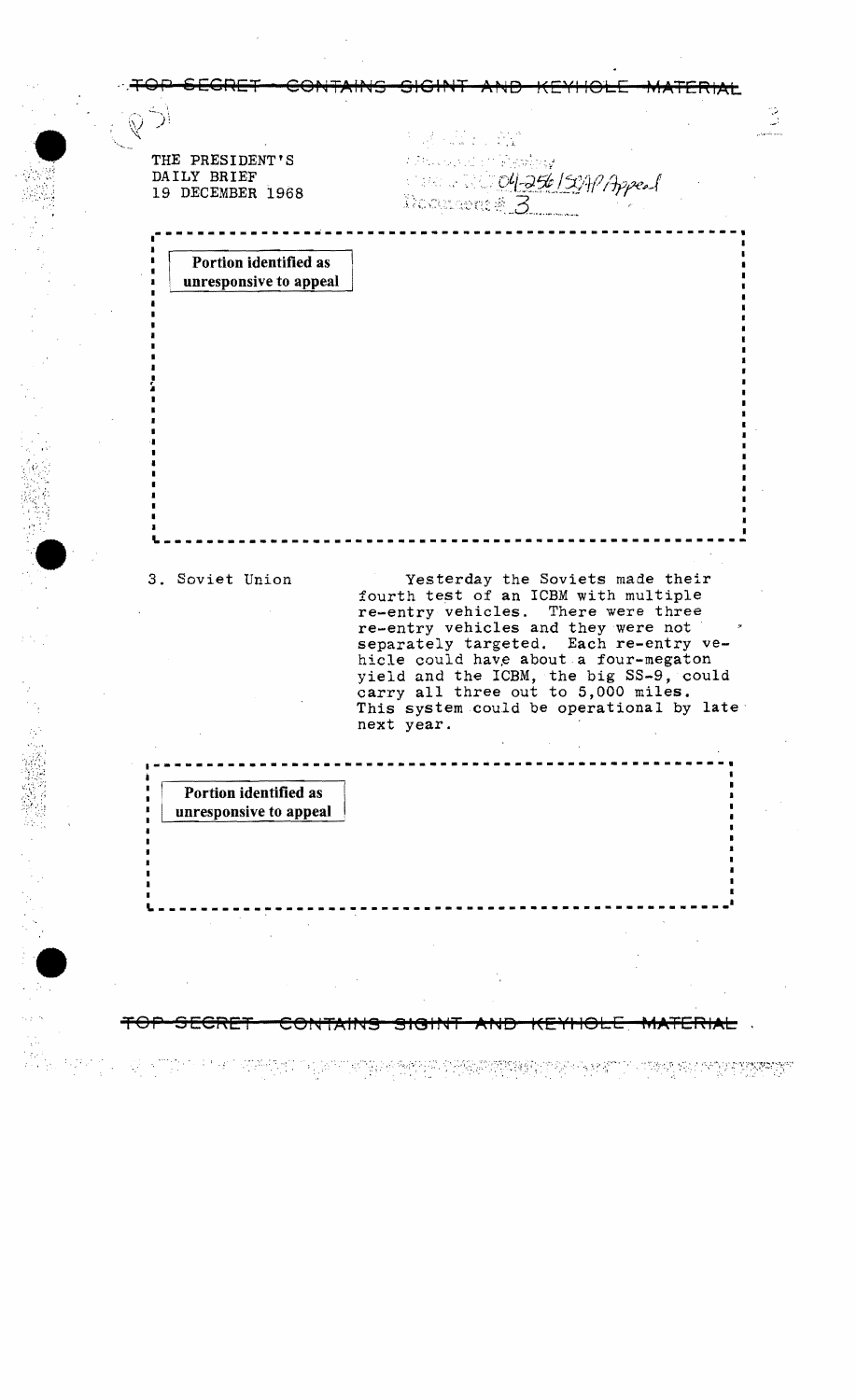Portion identified as unresponsive to appeal

Ŧ

North american states and the co

ERIAL ⊖€

الطوابة بهافيه والمحارب والأكران والكامرات أبكر المكار

।<br>पार्टी स्थापन गाउँ विकास समाप्त सम्मान स्थापना स्थापन सम्मान्दर्भ ।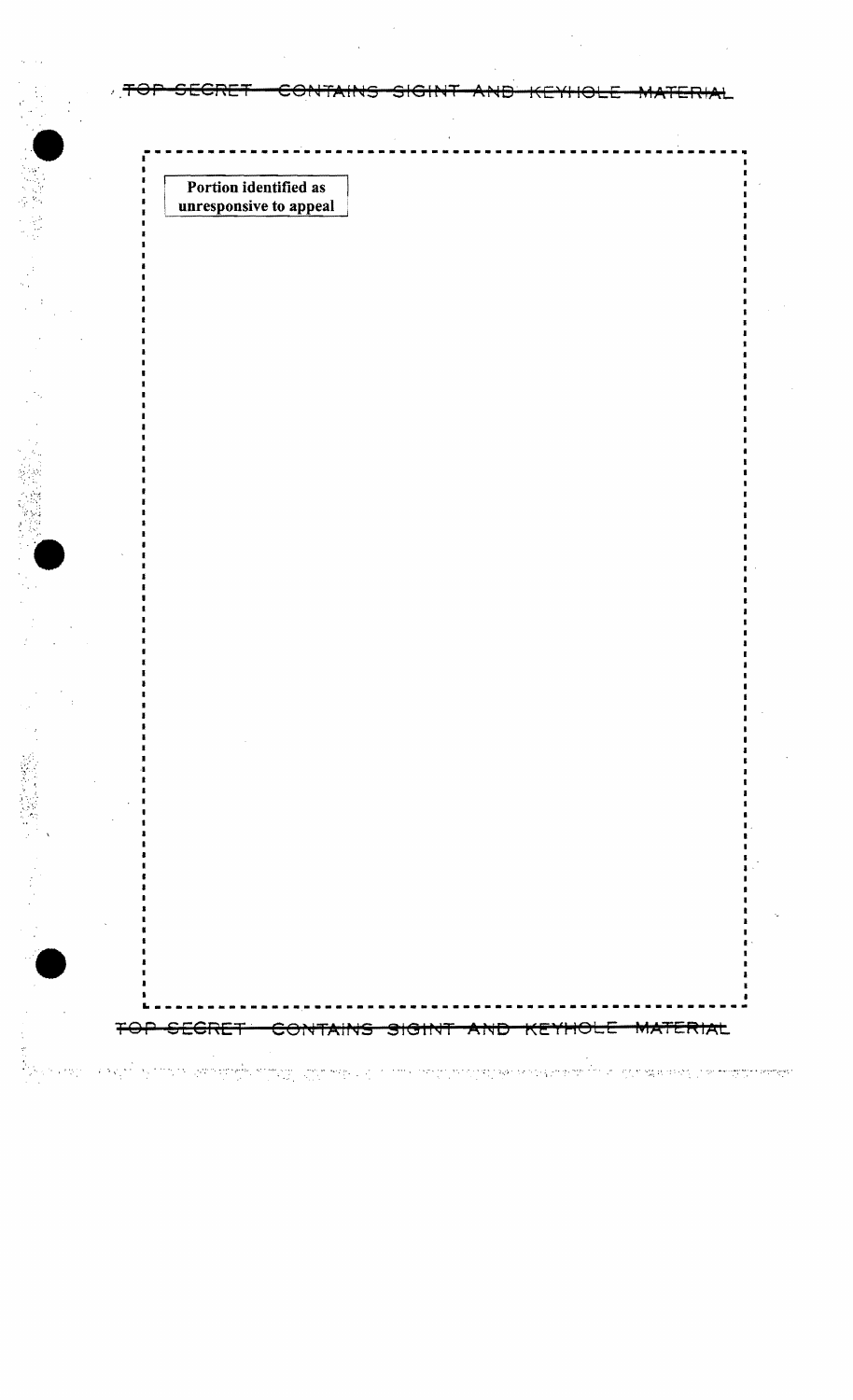Portion identified as<br>unresponsive to appeal

一、多家族

<del>TO1</del>

is in proposition in the second second in the second second in the second second in the second in the second s<br>The second in the second in the second in the second in the second in the second in the second in the second i

STAR PART TIPET

₳ᡄ <u>SECKET</u> CONTAINS ਤਾਰਜ ┯┯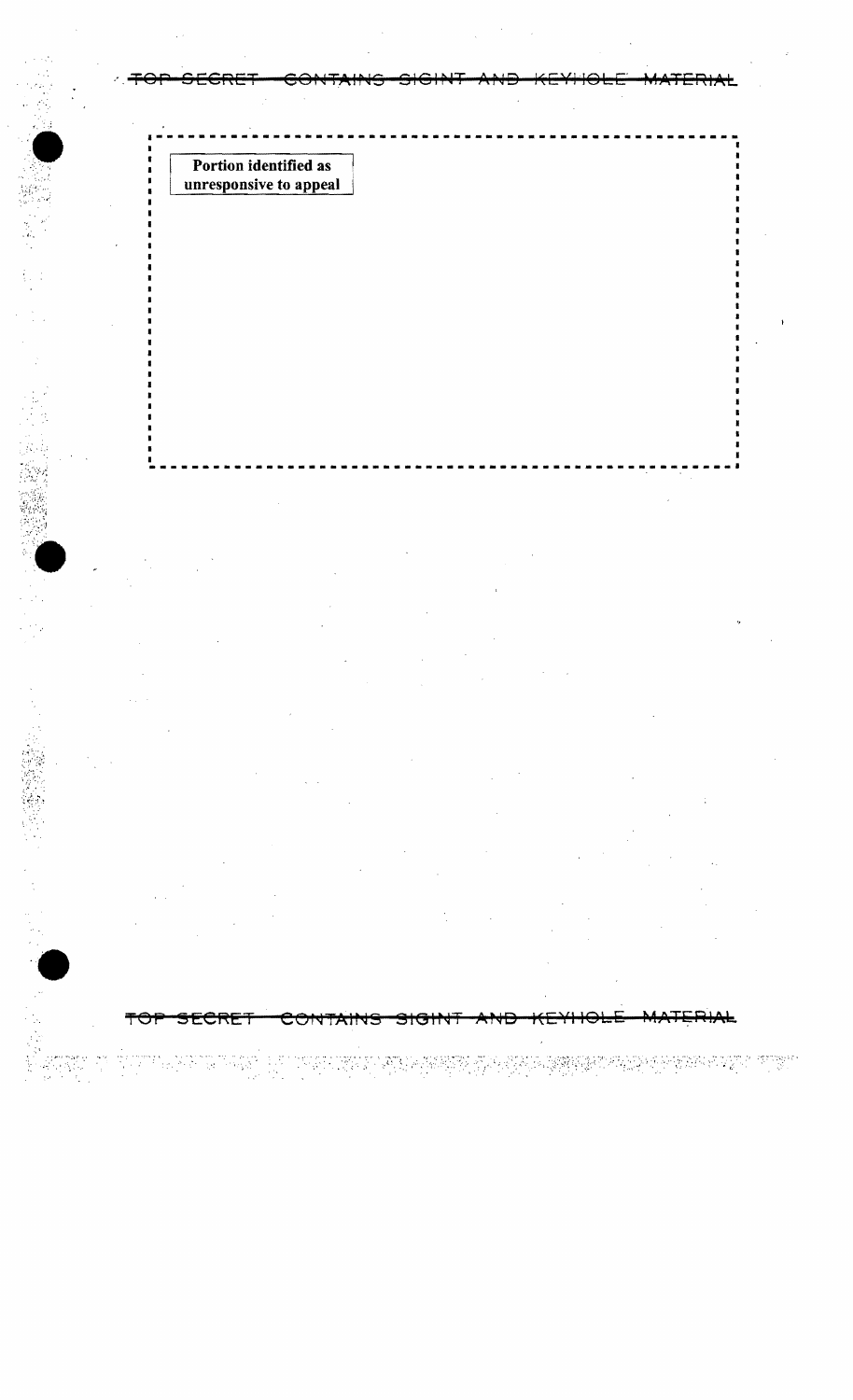